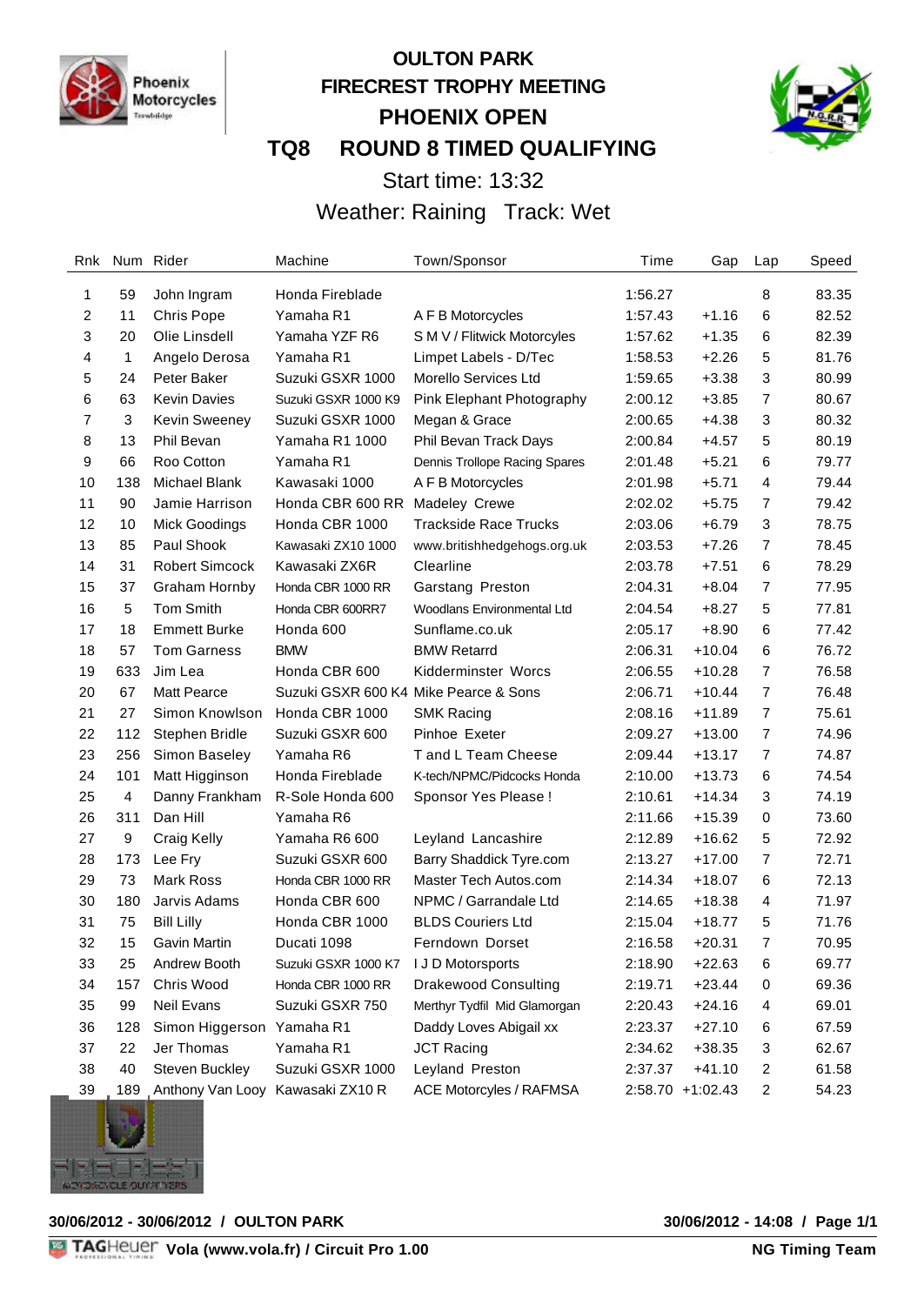

Lap Time

 **2:28.19 2:26.92 2:22.95 2:19.71**

 3 Kevin Sweeney **START** 

> **2:01.18 2:00.65**

 4 Danny Frankham **START** 

> **2:10.61** 2:11.91

 1 Angelo Derosa **START** 

# **OULTON PARK FIRECREST TROPHY MEETING PHOENIX OPEN TQ8 ROUND 8 TIMED QUALIFYING**



Records

| Lap | Time             | Lap | Time    |
|-----|------------------|-----|---------|
|     |                  |     |         |
|     | 10 Mick Goodings | 1   |         |
|     |                  | 2   | 2:12.41 |
|     | <b>START</b>     | 3   | 2:07.91 |
| 1   |                  | 4   | 2:07.41 |
| 2   | 2:03.06          | 5   | 2:05.94 |
| 3   | 2:04.95          | 6   | 2:05.17 |

| 20 Olie Linsdell |         |  |
|------------------|---------|--|
| <b>START</b>     |         |  |
| 1                |         |  |
| 2                | 2:06.96 |  |
| 3                | 4:58.32 |  |
| 4                | 2:01.38 |  |
| 5                | 1:57.62 |  |
| 6                | 1:59.16 |  |

| 22 Jer Thomas |         |  |  |
|---------------|---------|--|--|
|               | START   |  |  |
| 1             |         |  |  |
| 2             | 2:34.62 |  |  |
| 3             | 2:39.85 |  |  |

| 24 Peter Baker |         |
|----------------|---------|
|                | START   |
|                |         |
| 2              | 2:00.78 |
| з              | 1:59.65 |

|              | 25 Andrew Booth |  |
|--------------|-----------------|--|
| <u>START</u> |                 |  |
| 1            |                 |  |
| 2            | 2:30.05         |  |
| 3            | 2:25.89         |  |
| 4            | 2:22.27         |  |
| 5            | 2:18.90         |  |
| 6            | 2:24.03         |  |

| 5 Tom Smith    |              |
|----------------|--------------|
|                | <b>START</b> |
| 1              |              |
| $\mathfrak{p}$ | 2:18.57      |
| 3              | 2:11.65      |
| 4              | 2:10.37      |
| 5              | 2:04.54      |
|                |              |

| 9 Craig Kelly             |         |  |
|---------------------------|---------|--|
| <b>START</b>              |         |  |
|                           |         |  |
| 2                         | 2:16.12 |  |
| 3                         | 2:12.89 |  |
|                           | 2:13.10 |  |
| 5                         | 2:14.95 |  |
| <b>MOTONCYCLE OUT THE</b> |         |  |

**30/06/2012 - 30/06/2012 / OULTON PARK 30/06/2012 - 14:10 / Page 1/3**

| 1 |               |
|---|---------------|
| 2 | 2:03.06       |
| 3 | 2:04.95       |
|   |               |
|   |               |
|   | 11 Chris Pope |
|   | <b>START</b>  |
| 1 |               |
| 2 | 2:06.34       |
| 3 | 2:03.31       |

| 13 Phil Bevan |         |  |  |  |
|---------------|---------|--|--|--|
| <b>START</b>  |         |  |  |  |
| 1             |         |  |  |  |
| 2             | 2:08.15 |  |  |  |
| 3             | 2:02.61 |  |  |  |
| 4             | 2:00.84 |  |  |  |
| 5             | 2:01.64 |  |  |  |

 2:07.18 **1:59.99 1:57.43**

| 15 Gavin Martin |              |  |  |  |
|-----------------|--------------|--|--|--|
|                 | <b>START</b> |  |  |  |
| 1               |              |  |  |  |
| 2               | 2:26.89      |  |  |  |
| 3               | 2:23.18      |  |  |  |
| 4               | 2:22.06      |  |  |  |
| 5               | 2:21.44      |  |  |  |
| 6               | 2:18.20      |  |  |  |
| 7               | 2:16.58      |  |  |  |
|                 |              |  |  |  |
|                 |              |  |  |  |
| 18 Emmett Burke |              |  |  |  |
| <b>START</b>    |              |  |  |  |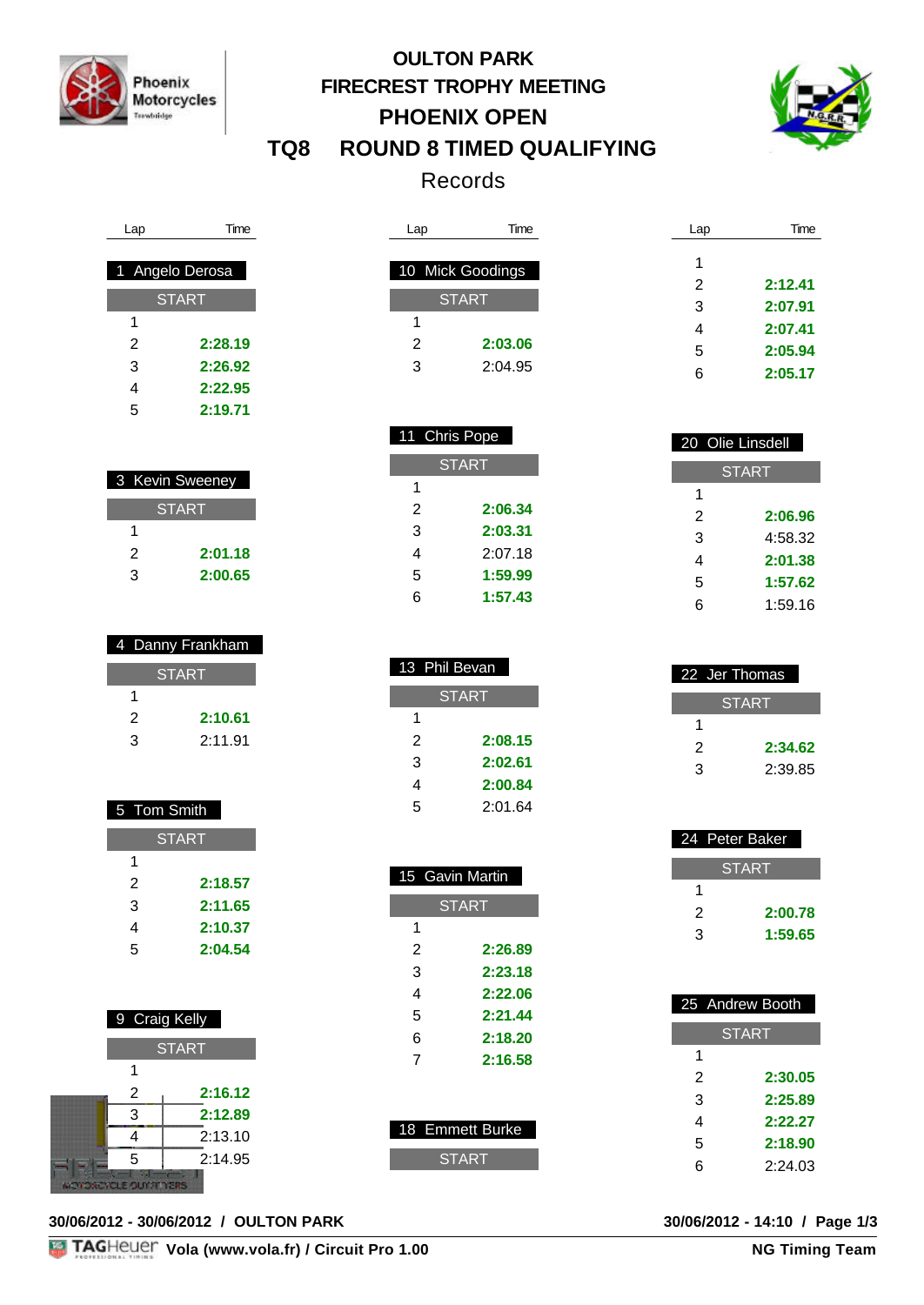#### **OULTON PARK FIRECREST TROPHY MEETING PHOENIX OPEN TQ8 ROUND 8 TIMED QUALIFYING**

Records

| Lap | Time              |
|-----|-------------------|
|     |                   |
|     | 27 Simon Knowlson |
|     | <b>START</b>      |
| 1   |                   |
| 2   | 2:22.12           |
| 3   | 2:15.22           |
| 4   | 2:15.26           |
| 5   | 2:11.47           |
| 6   | 2:08.16           |
| 7   | 2:08.62           |

| 31 Robert Simcock |         |  |  |
|-------------------|---------|--|--|
| <b>START</b>      |         |  |  |
| 1                 |         |  |  |
| $\mathfrak{p}$    | 2:15.46 |  |  |
| 3                 | 2:13.13 |  |  |
| 4                 | 4:54.80 |  |  |
| 5                 | 2:06.87 |  |  |
| ี                 | 2:03.78 |  |  |

I

| 37 Graham Hornby |         |  |  |
|------------------|---------|--|--|
| <b>START</b>     |         |  |  |
| 1                |         |  |  |
| 2                | 2:09.61 |  |  |
| 3                | 2:20.40 |  |  |
| 4                | 2:07.14 |  |  |
| 5                | 2:06.18 |  |  |
| 6                | 2:04.31 |  |  |
| 7                | 2:05.66 |  |  |
|                  |         |  |  |

|   | 40 Steven Buckley |
|---|-------------------|
|   | <b>START</b>      |
|   |                   |
| 2 | 2:37.37           |

| Time    |
|---------|
| 2:12.98 |
| 2:07.09 |
| 2:08.22 |
| 2:06.31 |
|         |

| John Ingram<br>59 |         |  |  |
|-------------------|---------|--|--|
| <b>START</b>      |         |  |  |
| 1                 |         |  |  |
| $\mathfrak{p}$    | 1:58.38 |  |  |
| 3                 | 1:57.37 |  |  |
| 4                 | 1:58.33 |  |  |
| 5                 | 1:58.98 |  |  |
| 6                 | 1:57.83 |  |  |
| 7                 | 1:57.26 |  |  |
| R                 | 1:56.27 |  |  |

| 63 Kevin Davies |         |  |  |
|-----------------|---------|--|--|
| <b>START</b>    |         |  |  |
| 1               |         |  |  |
| 2               | 2:12.11 |  |  |
| 3               | 2:07.19 |  |  |
| 4               | 2:07.40 |  |  |
| 5               | 2:02.97 |  |  |
| 6               | 2:00.12 |  |  |
| 7               | 2:01.14 |  |  |

| 66 Roo Cotton |         |  |  |
|---------------|---------|--|--|
| <b>START</b>  |         |  |  |
| 1             |         |  |  |
| 2             | 2:09.62 |  |  |
| 3             | 2:04.39 |  |  |
| 4             | 2:04.74 |  |  |
| 5             | 2:02.50 |  |  |
| հ             | 2:01.48 |  |  |

| Lap | Time    |
|-----|---------|
| 2   | 2:18.12 |
| 3   | 2:12.98 |
| 4   | 2:15.56 |
| 5   | 2:11.10 |
| 6   | 2:07.93 |
|     | 2:06.71 |

| 73 Mark Ross |              |
|--------------|--------------|
|              | <b>START</b> |
| 1            |              |
| 2            | 2:24.20      |
| 3            | 2:20.44      |
| 4            | 2:19.11      |
| 5            | 2:15.78      |
| 6            | 2:14.34      |

| 75 Bill Lilly |         |  |  |
|---------------|---------|--|--|
| <b>START</b>  |         |  |  |
| 1             |         |  |  |
| 2             | 2:24.01 |  |  |
| 3             | 2:24.68 |  |  |
| 4             | 2:21.50 |  |  |
| 5             | 2:15.04 |  |  |

| 85 Paul Shook |         |  |  |  |
|---------------|---------|--|--|--|
|               | START   |  |  |  |
| 1             |         |  |  |  |
| 2             | 2:14.74 |  |  |  |
| 3             | 2:08.80 |  |  |  |
| 4             | 2:07.47 |  |  |  |
| 5             | 2:05.17 |  |  |  |
| 6             | 2:05.65 |  |  |  |
| 7             | 2:03.53 |  |  |  |
|               |         |  |  |  |

|   |                |                | 90 Jamie Harrison |
|---|----------------|----------------|-------------------|
|   | 57 Tom Garness | 67 Matt Pearce | <b>START</b>      |
|   | <b>START</b>   | <b>START</b>   |                   |
|   |                |                | 2:14.38           |
| ◠ | 2:13.31        |                |                   |

**30/06/2012 - 30/06/2012 / OULTON PARK 30/06/2012 - 14:10 / Page 2/3**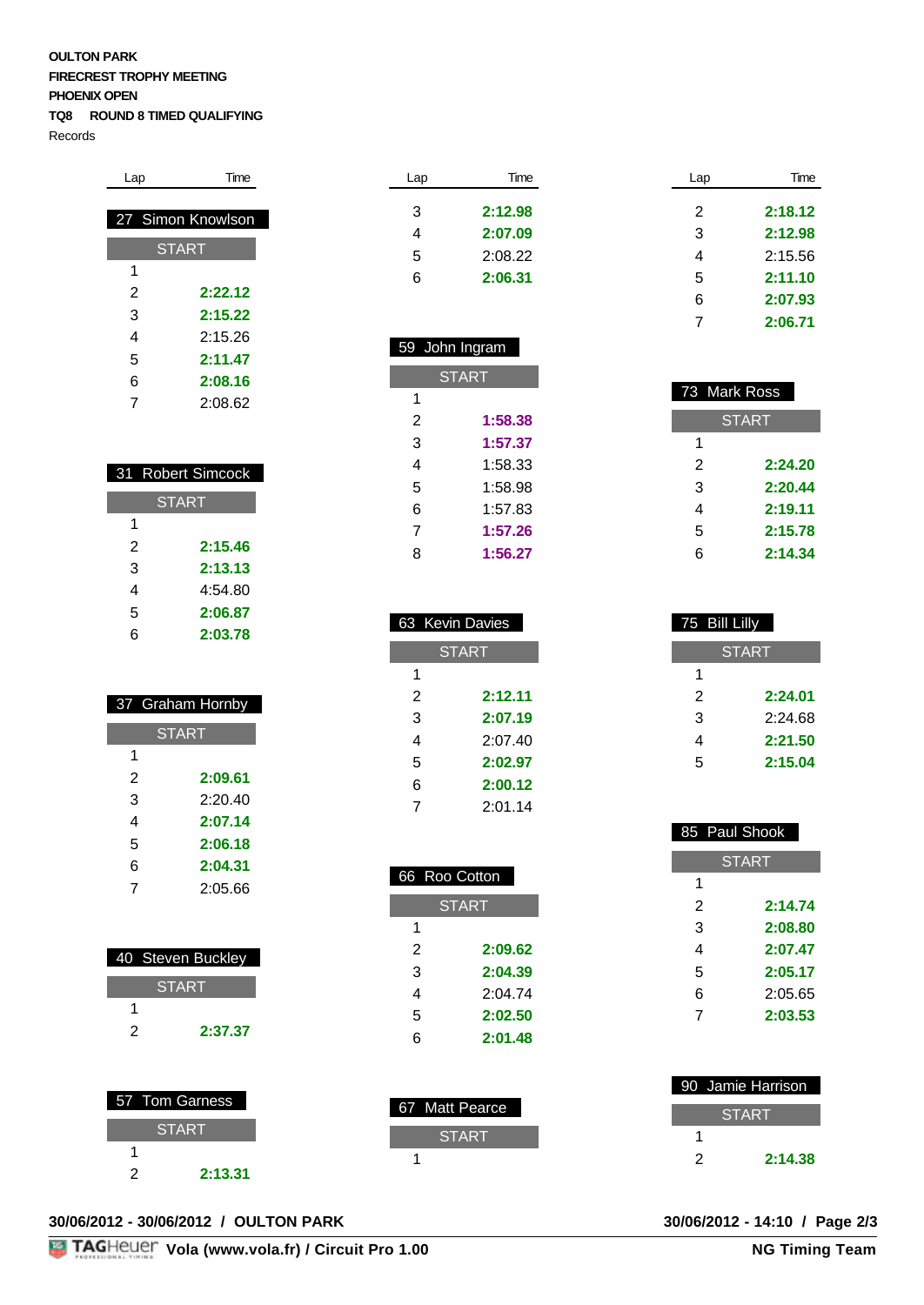#### **OULTON PARK FIRECREST TROPHY MEETING PHOENIX OPEN TQ8 ROUND 8 TIMED QUALIFYING**

Records

| Lap | Time    |
|-----|---------|
| 3   | 2:06.78 |
| 4   | 2:13.01 |
| 5   | 2:04.03 |
| 6   | 2:02.66 |
| 7   | 2:02.02 |
|     |         |

| 99 Neil Evans |         |
|---------------|---------|
| <b>START</b>  |         |
| 1             |         |
| 2             | 2:22.72 |
| 3             | 2:23.53 |
|               | 2:20.43 |

|              | 101 Matt Higginson |
|--------------|--------------------|
| <b>START</b> |                    |
| 1            |                    |
| 2            | 2:15.05            |
| 3            | 2:14.39            |
| 4            | 4:54.11            |
| 5            | 2:10.00            |
| 6            | 2.27.14            |

|              | 112 Stephen Bridle |
|--------------|--------------------|
| <b>START</b> |                    |
| 1            |                    |
| 2            | 2:17.20            |
| 3            | 2:14.27            |
| 4            | 2.17.13            |
| 5            | 2:11.92            |
| 6            | 2:09.27            |
| 7            | 2.11.52            |

|   | 128 Simon Higgerson |
|---|---------------------|
|   | <b>START</b>        |
| 1 |                     |
| 2 | 2:31.67             |
| 3 | 2:33.31             |
|   | 2:25.88             |

| Time    | Lap |
|---------|-----|
| 2:23.37 | 5   |
| 2:28.20 | 6   |
|         |     |
|         |     |

|   | 138 Michael Blank |
|---|-------------------|
|   | <b>START</b>      |
| 1 |                   |
| 2 | 2:06.29           |
| 3 | 2:01.98           |
|   | 2:02.23           |

### 173 Lee Fry **START 2:22.57 2:20.78 2:20.52 2:15.54 2:15.43 2:13.27**

|   | 180 Jarvis Adams |
|---|------------------|
|   | <b>START</b>     |
| 1 |                  |
| 2 | 2:16.18          |
| 3 | 2:14.65          |
|   | 2:16.04          |

|   | 189 Anthony Van Looy |
|---|----------------------|
|   | <b>START</b>         |
|   |                      |
| 2 | 2:58.70              |

|   | 256 Simon Baseley |
|---|-------------------|
|   | ISTART            |
|   |                   |
| 2 | 2:15.20           |
| ঽ | 2:12.76           |

| Lap | Time    |
|-----|---------|
| 4   | 2:13.46 |
| 5   | 2:13.00 |
| 6   | 2:13.76 |
|     | 2:09.44 |
|     |         |

|                | 633 Jim Lea  |
|----------------|--------------|
|                | <b>START</b> |
| 1              |              |
| $\overline{2}$ | 2:15.17      |
| 3              | 2:09.89      |
| 4              | 2:08.05      |
| 5              | 2:07.91      |
| 6              | 2:06.67      |
| 7              | 2:06.55      |

Subject to scrutineering or sportin

| 30/06/2012 - 30/06/2012 / OULTON PARK | 30/06/2012 - 14:10 / Page 3/3 |
|---------------------------------------|-------------------------------|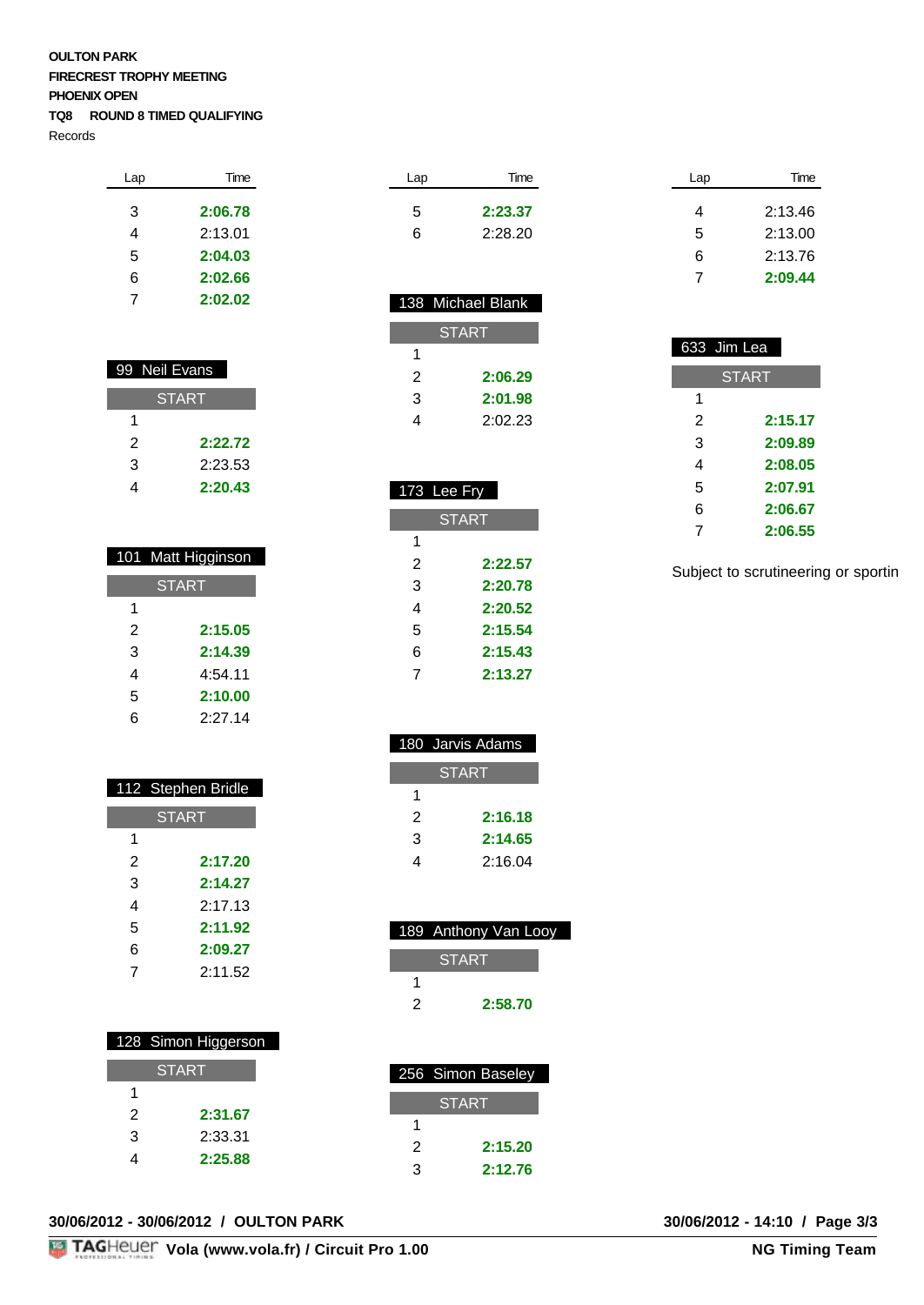

## **OULTON PARK FIRECREST TROPHY MEETING PHOENIX OPEN RACE 18 ROUND 8** STARTING GRID



8 Laps = 21.536 Km

|        |              | - Pole              |                |                    |                     |                |                    |                      |                |
|--------|--------------|---------------------|----------------|--------------------|---------------------|----------------|--------------------|----------------------|----------------|
| $-1 -$ | 59           | John Ingram         | 11             | Chris Pope         | 20                  | Olie Linsdell  | $\mathbf{1}$       | Angelo Derosa        |                |
| $-2-$  |              | $\sqrt{24}$         | Peter Baker    | 63                 | <b>Kevin Davies</b> | $\mathbf{3}$   | Kevin Sweeney      | $\vert$ 13 $\vert$   | Phil Bevan     |
| $-3-$  | 66           | Roo Cotton          | 138            | Michael Blank      | 90                  | Jamie Harrison | $\vert$ 10 $\vert$ | <b>Mick Goodings</b> |                |
| $-4-$  |              | 85                  | Paul Shook     | 31                 | Robert Simcock      | 37             | Graham Hornby      | $5\phantom{.0}$      | Tom Smith      |
| $-5-$  | 18           | <b>Emmett Burke</b> | 57             | <b>Tom Garness</b> | 633                 | Jim Lea        | 67                 | <b>Matt Pearce</b>   |                |
| $-6-$  |              | 27                  | Simon Knowlson | 112                | Stephen Bridle      | 256            | Simon Baseley      | 101                  | Matt Higginson |
| $-7 -$ | 4            | Danny Frankham      | 311            | Dan Hill           | 9                   | Craig Kelly    | 173                | Lee Fry              |                |
| $-8-$  |              | 73                  | Mark Ross      | 180                | Jarvis Adams        | 75             | <b>Bill Lilly</b>  | 15                   | Gavin Martin   |
| $-9-$  | $\boxed{25}$ | Andrew Booth        | 157            | Chris Wood         | 99                  | Neil Evans     | 128                | Simon Higgerson      |                |
| $-10-$ |              | 22                  | Jer Thomas     | 40                 | Steven Buckley      | 189            | Anthony Van Looy   |                      |                |



**30/06/2012 - 30/06/2012 / OULTON PARK 30/06/2012 - 14:12 / Page 1/1**

**30/06/2012 - 14:12 / Page 1/1**<br>NG Timing Team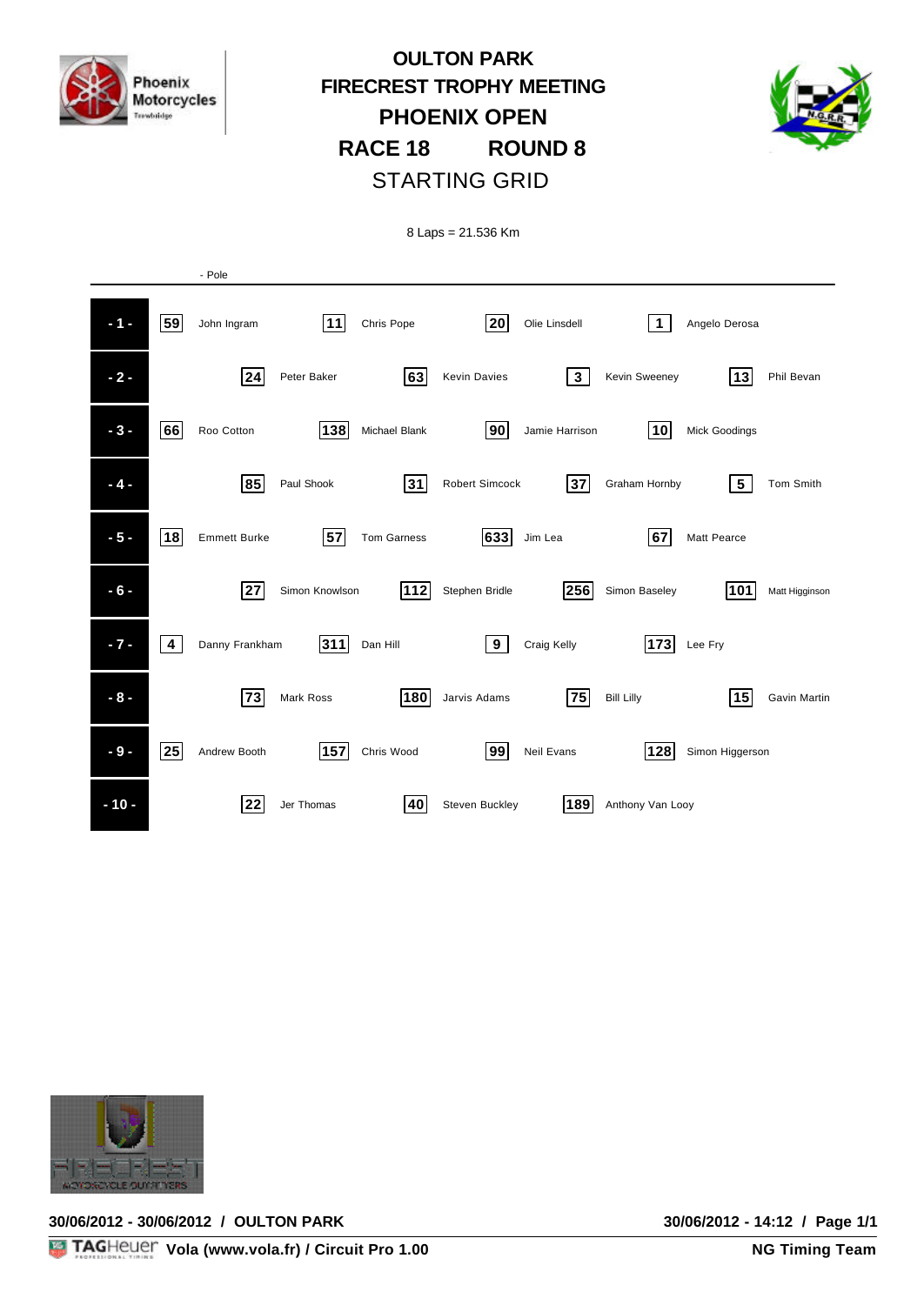

### **OULTON PARK FIRECREST TROPHY MEETING PHOENIX OPEN RACE 18 ROUND 8**



# Start Time: 17:39 Race Distance: 13.46 miles Weather: Cloudy Track: Dry

|                | Rnk Num Rider |                              | Machine                               | Town/Sponsor                      | Laps | Time     | Gap        | Average B.Lap |         | Speed |
|----------------|---------------|------------------------------|---------------------------------------|-----------------------------------|------|----------|------------|---------------|---------|-------|
| 1              | 59            | John Ingram                  | Honda Fireblade                       |                                   | 5    | 8:37.43  |            | 93.64         | 1:42.15 | 94.87 |
| 2              | 13            | Phil Bevan                   | Yamaha R1 1000                        | Phil Bevan Track Days             | 5    | 8:40.54  | $+3.11$    | 93.08         | 1:42.02 | 94.99 |
| 3              | 24            | Peter Baker                  | Suzuki GSXR 1000                      | Morello Services Ltd              | 5    | 8:40.74  | $+3.31$    | 93.05         | 1:42.19 | 94.83 |
| 4              | $\mathbf{1}$  | Angelo Derosa                | Yamaha R1                             | Limpet Labels - D/Tec             | 5    | 8:46.92  | $+9.49$    | 91.96         | 1:43.77 | 93.39 |
| 5              | 20            | Olie Linsdell                | Yamaha YZF R6                         | S M V / Flitwick Motorcyles       | 5    | 8:54.75  | $+17.32$   | 90.61         | 1:45.34 | 91.99 |
| 6              | 11            | Chris Pope                   | Yamaha R1                             | A F B Motorcycles                 | 5    | 8:57.19  | $+19.76$   | 90.20         | 1:45.70 | 91.68 |
| $\overline{7}$ | 85            | Paul Shook                   | Kawasaki ZX10 1000                    | www.britishhedgehogs.org.uk       | 5    | 9:01.74  | $+24.31$   | 89.44         | 1:46.37 | 91.10 |
| 8              | 138           | Michael Blank                | Kawasaki 1000                         | A F B Motorcycles                 | 5    | 9:03.62  | $+26.19$   | 89.13         | 1:46.35 | 91.12 |
| 9              | 63            | Kevin Davies                 | Suzuki GSXR 1000 K9                   | Pink Elephant Photography         | 5    | 9:03.78  | $+26.35$   | 89.10         | 1:45.97 | 91.45 |
| 10             | 90            | Jamie Harrison               | Honda CBR 600 RR                      | Madeley Crewe                     | 5    | 9:06.30  | $+28.87$   | 88.69         | 1:47.39 | 90.24 |
| 11             | 3             | Kevin Sweeney                | Suzuki GSXR 1000                      | Megan & Grace                     | 5    | 9:13.28  | $+35.85$   | 87.57         | 1:49.01 | 88.90 |
| 12             | 57            | <b>Tom Garness</b>           | <b>BMW</b>                            | <b>BMW Retarrd</b>                | 5    | 9:18.70  | $+41.27$   | 86.72         | 1:49.94 | 88.14 |
| 13             | 66            | Roo Cotton                   | Yamaha R1                             | Dennis Trollope Racing Spares     | 5    | 9:18.94  | $+41.51$   | 86.69         | 1:49.29 | 88.67 |
| 14             | 10            | Mick Goodings                | Honda CBR 1000                        | <b>Trackside Race Trucks</b>      | 5    | 9:20.25  | $+42.82$   | 86.48         | 1:49.38 | 88.60 |
| 15             | 37            | Graham Hornby                | Honda CBR 1000 RR                     | Garstang Preston                  | 5    | 9:22.91  | $+45.48$   | 86.08         | 1:49.80 | 88.26 |
| 16             | 112           | Stephen Bridle               | Suzuki GSXR 600                       | Pinhoe Exeter                     | 5    | 9:27.53  | $+50.10$   | 85.38         | 1:51.34 | 87.04 |
| 17             | 5             | <b>Tom Smith</b>             | Honda CBR 600RR7                      | <b>Woodlans Environmental Ltd</b> | 5    | 9:27.84  | $+50.41$   | 85.33         | 1:50.97 | 87.33 |
| 18             | 31            | Robert Simcock Kawasaki ZX6R |                                       | Clearline                         | 5    | 9:39.48  | $+1:02.05$ | 83.61         | 1:50.89 | 87.39 |
| 19             | 311           | Dan Hill                     | Yamaha R6                             |                                   | 5    | 9:41.18  | $+1:03.75$ | 83.37         | 1:52.94 | 85.80 |
| 20             | 4             | Danny Frankham               | R-Sole Honda 600                      | Sponsor Yes Please !              | 5    | 9:42.69  | $+1:05.26$ | 83.15         | 1:54.14 | 84.90 |
| 21             | 75            | <b>Bill Lilly</b>            | Honda CBR 1000                        | <b>BLDS Couriers Ltd</b>          | 5    | 9:45.81  | $+1:08.38$ | 82.71         | 1:53.95 | 85.04 |
| 22             | 180           | Jarvis Adams                 | Honda CBR 600                         | NPMC / Garrandale Ltd             | 5    | 9:46.15  | $+1:08.72$ | 82.66         | 1:53.75 | 85.19 |
| 23             | 633           | Jim Lea                      | Honda CBR 600                         | Kidderminster Worcs               | 5    | 9:47.51  | $+1:10.08$ | 82.47         | 1:55.50 | 83.90 |
| 24             | 101           | Matt Higginson               | Honda Fireblade                       | K-tech/NPMC/Pidcocks Honda        | 5    | 9:47.64  | $+1:10.21$ | 82.45         | 1:53.98 | 85.02 |
| 25             | 189           | Anthony Van Looy             | Kawasaki ZX10 R                       | ACE Motorcyles / RAFMSA           | 5    | 9:48.21  | $+1:10.78$ | 82.37         | 1:53.51 | 85.37 |
| 26             | 99            | Neil Evans                   | Suzuki GSXR 750                       | Merthyr Tydfil Mid Glamorgan      | 5    | 9:49.16  | $+1:11.73$ | 82.24         | 1:53.20 | 85.61 |
| 27             | 18            | <b>Emmett Burke</b>          | Honda 600                             | Sunflame.co.uk                    | 5    | 9:53.78  | $+1:16.35$ | 81.60         | 1:56.52 | 83.17 |
| 28             | 67            | <b>Matt Pearce</b>           | Suzuki GSXR 600 K4                    | Mike Pearce & Sons                | 5    | 9:54.10  | $+1:16.67$ | 81.56         | 1:56.07 | 83.49 |
| 29             | 173           | Lee Fry                      | Suzuki GSXR 600                       | Barry Shaddick Tyre.com           | 5    | 9:54.77  | $+1:17.34$ | 81.47         | 1:56.24 | 83.37 |
| 30             | 256           | Simon Baseley                | Yamaha R6                             | T and L Team Cheese               | 5    | 10:06.87 | $+1:29.44$ | 79.84         | 1:57.95 | 82.16 |
| 31             | 157           | Chris Wood                   | Honda CBR 1000 RR                     | <b>Drakewood Consulting</b>       | 5    | 10:14.41 | $+1:36.98$ | 78.86         | 2:00.35 | 80.52 |
| 32             | 25            | Andrew Booth                 | Suzuki GSXR 1000 K7 I J D Motorsports |                                   | 4    | 8:40.51  | +1 Lap     | 74.47         | 2:07.78 | 75.84 |
| 33             | 128           | Simon Higgerson              | Yamaha R1                             | Daddy Loves Abigail xx            | 4    | 8:58.47  | +1 Lap     | 71.99         | 2:11.19 | 73.87 |
|                |               |                              |                                       |                                   |      |          |            |               |         |       |

Best lap : 13 Phil Bevan - 1:42.02

#### DNSs

| 9  | Craig Kelly | Yamaha R6 600                 | Leyland Lancashire                      |
|----|-------------|-------------------------------|-----------------------------------------|
| 22 | Jer Thomas  | Yamaha R1                     | JCT Racing                              |
| 27 |             | Simon Knowlson Honda CBR 1000 | <b>SMK Racing</b>                       |
| 73 | Mark Ross   |                               | Honda CBR 1000 RR Master Tech Autos.com |

#### DNFs

|    | 15 Gavin Martin | Ducati 1098                     | Ferndown Dorset |
|----|-----------------|---------------------------------|-----------------|
| 40 |                 | Steven Buckley Suzuki GSXR 1000 | Leyland Preston |

**110% of Winners Finishing Time - 09:29.17**

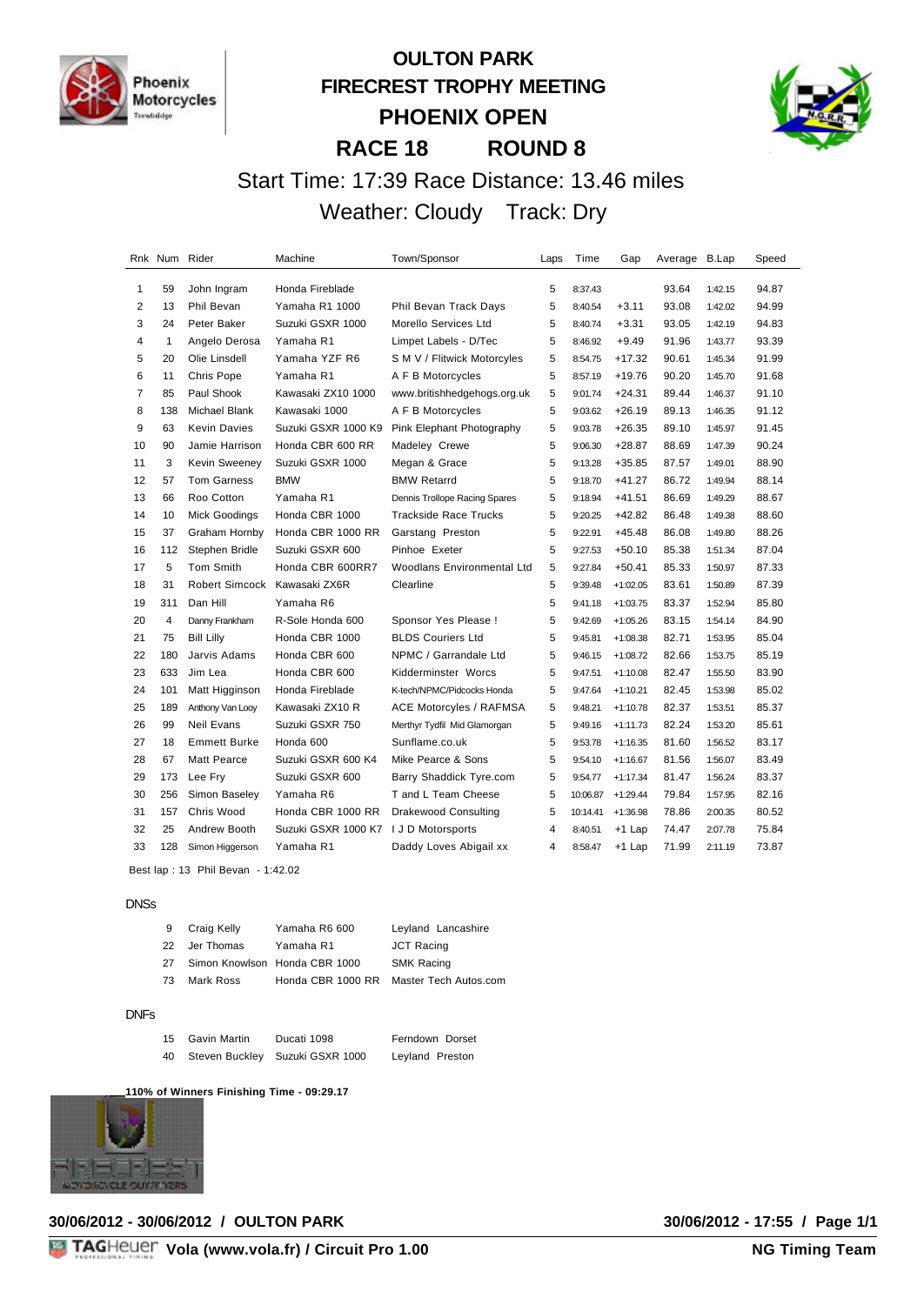

Lap Time

1 Angelo Derosa

**START** 

 **1:44.43 1:43.77** 1:44.33 1:44.79

 3 Kevin Sweeney **START** 

> **1:49.01** 1:49.75 1:49.45 1:50.25

| <b>OULTON PARK</b>              |                   |  |  |  |
|---------------------------------|-------------------|--|--|--|
| <b>FIRECREST TROPHY MEETING</b> |                   |  |  |  |
| <b>PHOENIX OPEN</b>             |                   |  |  |  |
| <b>RACE 18</b>                  | <b>ROUND 8</b>    |  |  |  |
|                                 | RIDERS' LAP TIMES |  |  |  |
|                                 |                   |  |  |  |

Lap Time

 **1:49.38** 1:50.49 1:51.42 1:50.72

11 Chris Pope

**START** 

 **1:46.04 1:45.76 1:45.70** 1:47.65



| Lap | Time           |
|-----|----------------|
|     |                |
|     | 24 Peter Baker |
|     | <b>START</b>   |
| 1   |                |
| 2   | 1:44.26        |
| 3   | 1:42.23        |
| 4   | 1:42.19        |
| 5   | 1·42 61        |
|     |                |

|              | 25 Andrew Booth |  |  |  |
|--------------|-----------------|--|--|--|
| <b>START</b> |                 |  |  |  |
|              |                 |  |  |  |
| 2            | 2:08.35         |  |  |  |
| 3            | 2:08.32         |  |  |  |
|              | 2:07.78         |  |  |  |

| 31 Robert Simcock |         |  |  |  |
|-------------------|---------|--|--|--|
| <b>START</b>      |         |  |  |  |
| 1                 |         |  |  |  |
| 2                 | 1:52.01 |  |  |  |
| 3                 | 1:52.98 |  |  |  |
| 4                 | 1:51.07 |  |  |  |
| 5                 | 1:50.89 |  |  |  |

| 37 Graham Hornby |         |  |  |
|------------------|---------|--|--|
| <b>START</b>     |         |  |  |
| 1                |         |  |  |
| 2                | 1:50.86 |  |  |
| 3                | 1:51.17 |  |  |
| 4                | 1:50.24 |  |  |
| 5                | 1:49.80 |  |  |

|       | 40 Steven Buckley |  |  |
|-------|-------------------|--|--|
| START |                   |  |  |
|       |                   |  |  |
| 2     | 2:00.12           |  |  |

| $25$ Andr      |
|----------------|
| <b>ST</b>      |
| 1              |
| $\overline{c}$ |
| 3              |
|                |
|                |

| 1              |                  |
|----------------|------------------|
| $\overline{2}$ | 1:52.01          |
| 3              | 1:52.98          |
| 4              | 1:51.07          |
| 5              | 1:50.89          |
|                |                  |
|                |                  |
|                | 37 Graham Hornby |
|                | <b>START</b>     |
| ٠              |                  |

| TAGHEUEL Vola (www.vola.fr) / Circuit Pro 1.00 | <b>NG Timing Team</b> |
|------------------------------------------------|-----------------------|

| 1 |         |
|---|---------|
| 2 | 1:43.37 |
| 3 | 1:42.40 |
| 4 | 1:42.02 |
| 5 | 1:42.80 |

**START** 

13 Phil Bevan

|   | 18 Emmett Burke |
|---|-----------------|
|   | <b>START</b>    |
| 1 |                 |
| 2 | 1:56.73         |
| 3 | 1:57.99         |
| 4 | 1:57.70         |
| 5 | 1:56.52         |
|   |                 |

|              | 20 Olie Linsdell |  |
|--------------|------------------|--|
| <b>START</b> |                  |  |
| 1            |                  |  |
| 2            | 1:45.81          |  |
| 3            | 1:45.80          |  |
| 4            | 1:45.34          |  |
| 5            | 1:45.81          |  |
|              |                  |  |

| 4 Danny Frankham |         |  |
|------------------|---------|--|
| <b>START</b>     |         |  |
| 1                |         |  |
| 2                | 1:54.90 |  |
| 3                | 1:55.10 |  |
| 4                | 1:54.77 |  |
| 5                | 1:54.14 |  |

| 5 Tom Smith |              |
|-------------|--------------|
|             | <b>START</b> |
| 1           |              |
| 2           | 1:52.73      |
| 3           | 1:51.73      |
| 4           | 1:52.12      |
| 5           | 1:50.97      |

| 10 Mick Goodings |  |
|------------------|--|
|                  |  |
| <b>START</b>     |  |
|                  |  |
|                  |  |

**30/06/2012 - 30/06/2012 / OULTON PARK 30/06/2012 - 17:50 / Page 1/3**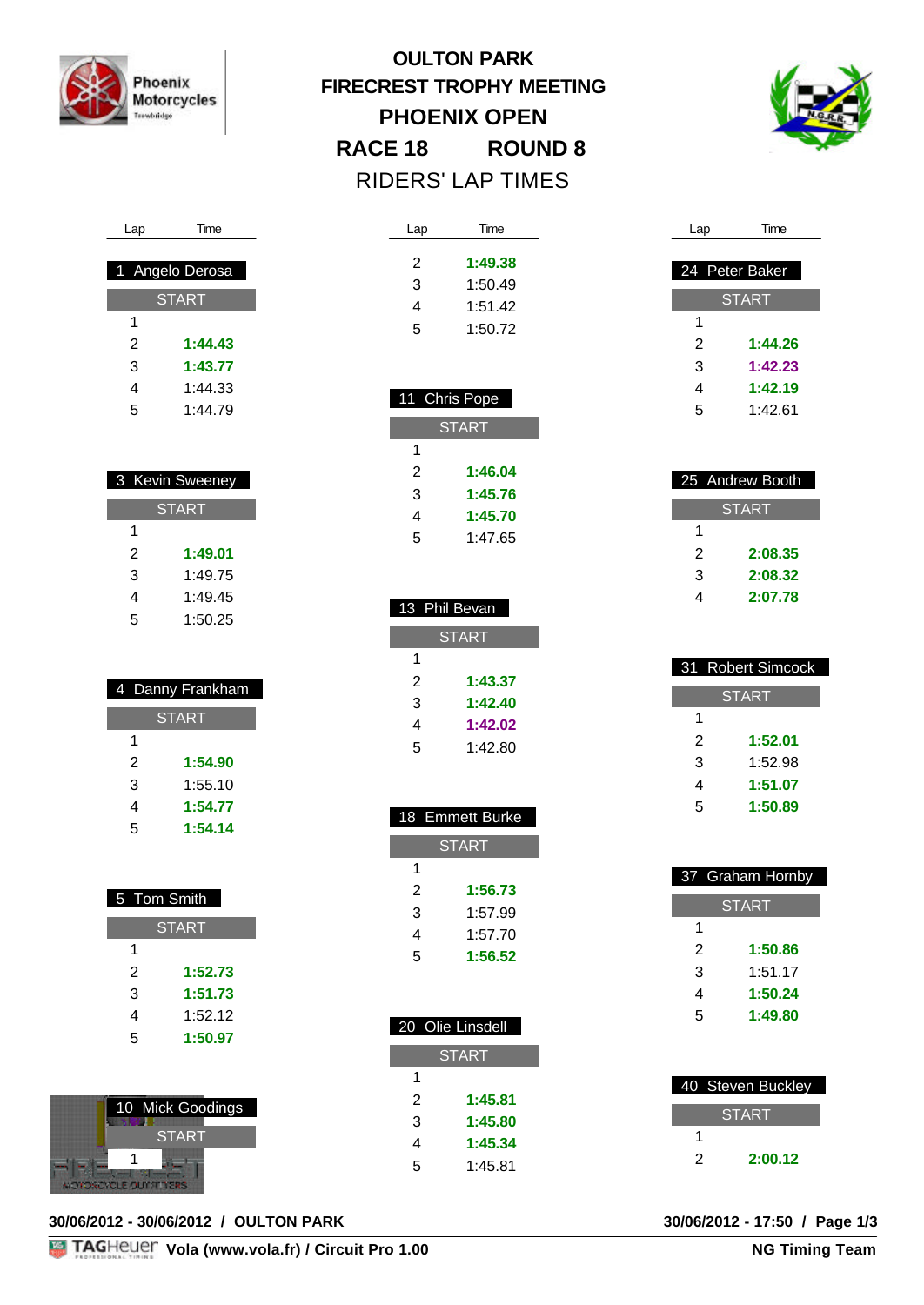### **OULTON PARK FIRECREST TROPHY MEETING PHOENIX OPEN RACE 18 ROUND 8**  RIDERS' LAP TIMES

| Lap | Time    |
|-----|---------|
| З   | 1:59.43 |
| 4   | 1:57.41 |
|     |         |

|              | 57 Tom Garness |  |
|--------------|----------------|--|
| <b>START</b> |                |  |
| 1            |                |  |
| 2            | 1:49.94        |  |
| 3            | 1:50.72        |  |
| 4            | 1:50.74        |  |
| 5            | 1:50.12        |  |

|              | 59 John Ingram |  |
|--------------|----------------|--|
| <b>START</b> |                |  |
| 1            |                |  |
| 2            | 1:42.49        |  |
| 3            | 1:42.28        |  |
| 4            | 1:42.15        |  |
| 5            | 1:42.58        |  |

|              | 63 Kevin Davies |
|--------------|-----------------|
| <b>START</b> |                 |
| 1            |                 |
| 2            | 1:47.07         |
| 3            | 1:46.80         |
| 4            | 1:45.97         |
| 5            | 1:46.53         |
|              |                 |

|                | 66 Roo Cotton |
|----------------|---------------|
|                | <b>START</b>  |
| 1              |               |
| 2              | 1:50.10       |
| 3              | 1:49.29       |
| 4              | 1:50.28       |
| 5              | 1:50.24       |
|                |               |
|                |               |
| 67 Matt Pearce |               |

**START** 

### **30/06/2012 - 30/06/2012 / OULTON PARK 30/06/2012 - 17:50 / Page 2/3**

| Lap | Time    |
|-----|---------|
| 1   |         |
|     |         |
| 2   | 1:57.52 |
| 3   | 1:58.54 |
| 4   | 1:56.30 |
| 5   | 1:56.07 |
|     |         |

| 75 Bill Lilly |         |  |
|---------------|---------|--|
| <b>START</b>  |         |  |
| 1             |         |  |
| 2             | 1:54.08 |  |
| 3             | 1:53.95 |  |
| 4             | 1:56.19 |  |
| 5             | 1:55.41 |  |

|              | 85 Paul Shook |  |
|--------------|---------------|--|
| <b>START</b> |               |  |
| 1            |               |  |
| 2            | 1:47.51       |  |
| 3            | 1:46.37       |  |
| 4            | 1:46.78       |  |
| 5            | 1:46.87       |  |

I

|              | 90 Jamie Harrison |  |
|--------------|-------------------|--|
| <b>START</b> |                   |  |
| 1            |                   |  |
| 2            | 1:47.49           |  |
| 3            | 1:47.81           |  |
| 4            | 1:47.45           |  |
| 5            | 1:47.39           |  |

| 99 Neil Evans |         |  |
|---------------|---------|--|
| <b>START</b>  |         |  |
| 1             |         |  |
| 2             | 1:57.45 |  |
| 3             | 1:56.83 |  |
| 4             | 1:54.78 |  |
| 5             | 1:53.20 |  |
|               |         |  |

| Lap | Time               |
|-----|--------------------|
|     |                    |
|     | 101 Matt Higginson |
|     | START              |
|     |                    |
| 1   |                    |
| 2   | 1:57.53            |
| 3   | 1:55.62            |
| 4   | 1:53.98            |
| 5   | 1:54.08            |
|     |                    |

| 112 Stephen Bridle |         |  |
|--------------------|---------|--|
| <b>START</b>       |         |  |
| 1                  |         |  |
| 2                  | 1:51.34 |  |
| 3                  | 1:51.39 |  |
| 4                  | 1:52.08 |  |
| 5                  | 1:52.79 |  |

|              | 128 Simon Higgerson |  |
|--------------|---------------------|--|
| <b>START</b> |                     |  |
|              |                     |  |
| 2            | 2:11.53             |  |
| 3            | 2:12.92             |  |
|              | 2:11.19             |  |

|              | 138 Michael Blank |  |
|--------------|-------------------|--|
| <b>START</b> |                   |  |
| 1            |                   |  |
| 2            | 1:48.02           |  |
| 3            | 1:46.35           |  |
| 4            | 1:47 72           |  |
| 5            | 1:48.05           |  |

|              | 157 Chris Wood |  |
|--------------|----------------|--|
| <b>START</b> |                |  |
| 1            |                |  |
| 2            | 2:00.72        |  |
| 3            | 2:01.55        |  |
| 4            | 2:00.35        |  |
| 5            | 2:02.09        |  |

30/06/2012 - 17:50 / Page 2/3<br>NG Timing Team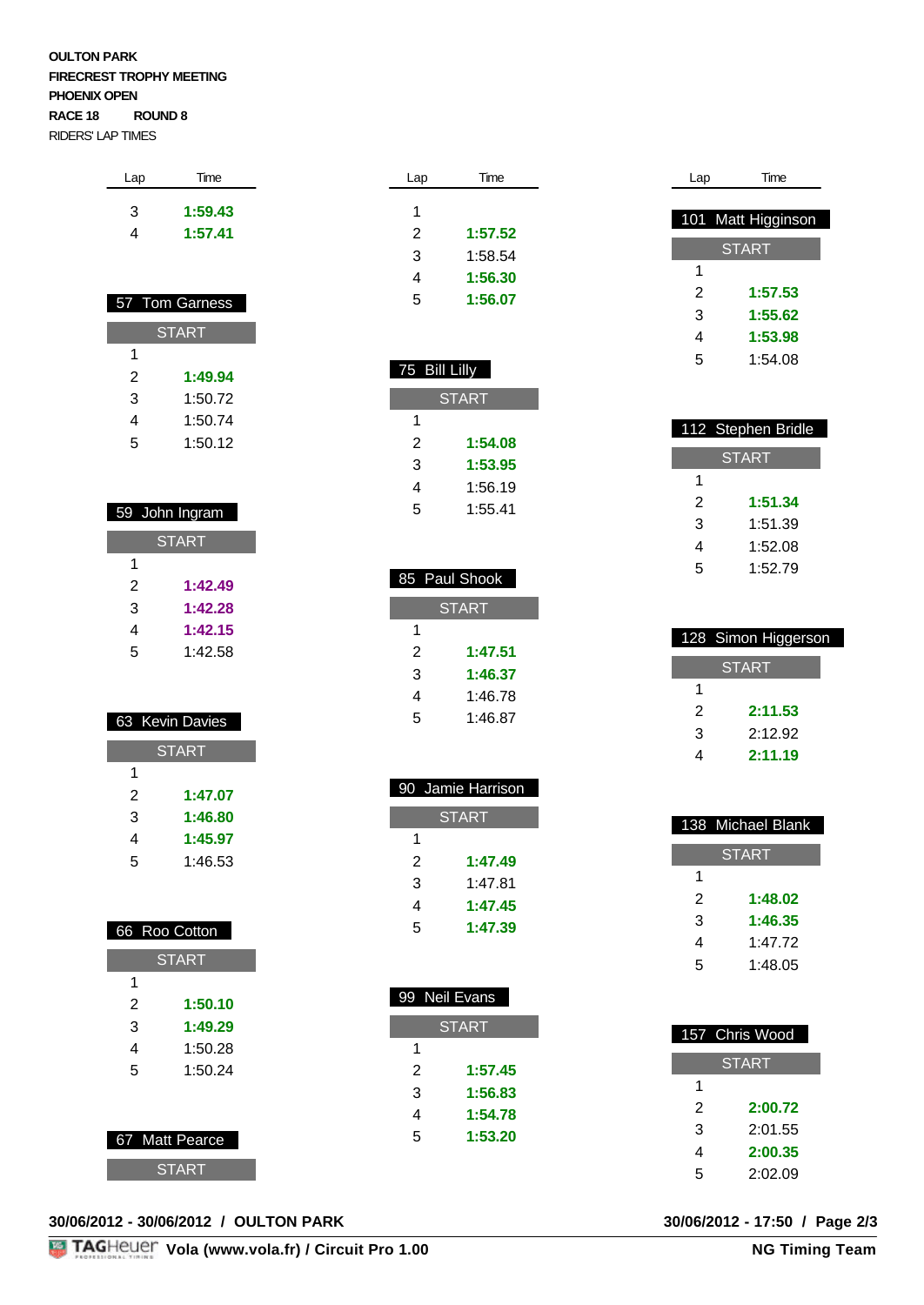### **OULTON PARK FIRECREST TROPHY MEETING PHOENIX OPEN RACE 18 ROUND 8**  RIDERS' LAP TIMES

| Lap         | Time         |
|-------------|--------------|
|             |              |
| 173 Lee Fry |              |
|             | <b>START</b> |
| 1           |              |
| 2           | 1:57.68      |
| 3           | 1:58.39      |
| 4           | 1:56.24      |
| 5           | 1:56.29      |
|             |              |

Lap Time

633 Jim Lea

1

5 **1:52.94**

**START** 

2 **1:56.73** 3 **1:55.50** 4 1:56.14 5 1:55.69

|   | 180 Jarvis Adams |
|---|------------------|
|   | <b>START</b>     |
| 1 |                  |
| 2 | 1:57.84          |
| 3 | 1:56.43          |
| 4 | 1:53.75          |
| 5 | 1:54.23          |

|   | 189 Anthony Van Looy |
|---|----------------------|
|   | <b>START</b>         |
| 1 |                      |
| 2 | 1:56.87              |
| 3 | 1:56.12              |
| 4 | 1:54.36              |
| 5 | 1:53.51              |

|   | 256 Simon Baseley |
|---|-------------------|
|   | <b>START</b>      |
| 1 |                   |
| 2 | 1:57.95           |
| 3 | 2:01.91           |
| 4 | 1:59.46           |
| 5 | 1:59.75           |

| 311 Dan Hill |  |
|--------------|--|
|              |  |

|   | <b>START</b> |
|---|--------------|
| 1 |              |
| 2 | 1:54.59      |
| 3 | 1:54.97      |
|   | 1:54.10      |

|  |  |  |  | 30/06/2012 - 30/06/2012 / OULTON PARK |
|--|--|--|--|---------------------------------------|
|--|--|--|--|---------------------------------------|